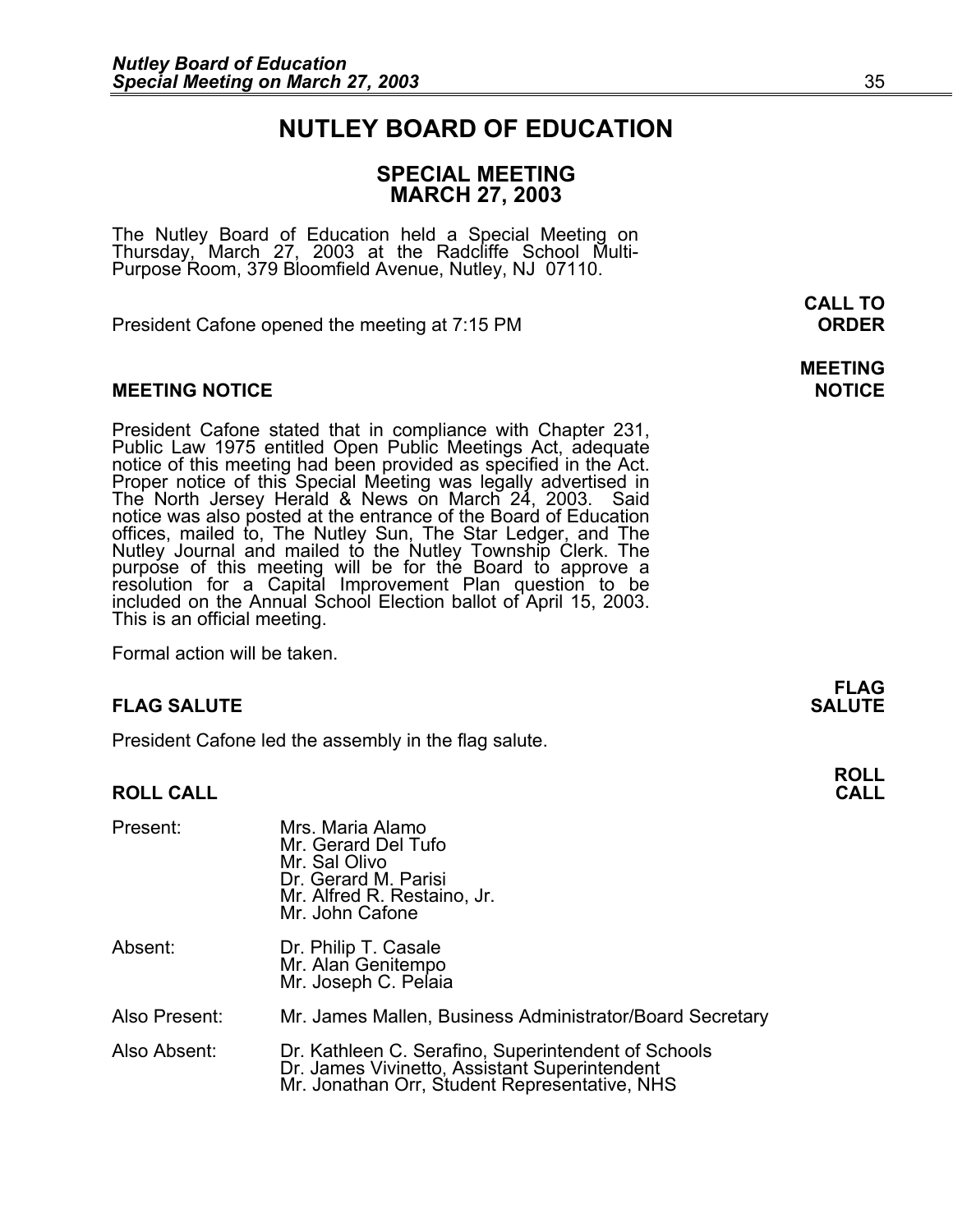At 7:18 PM upon the suggestion of President Cafone, Trustee Restaino moved, Trustee Parisi seconded, and the Board unanimously approved by voice vote a motion to recess the meeting until 3:30 PM on Friday, March 28, 2003 when the exact figures from the state will be available for the Capital Improvement Plan.

#### **RECONVENE MEETING - NEXT DAY RECONVENE**

At 3:30 PM, on Friday, March 28, 2003, Trustee Alamo moved, Trustee Restaino seconded and the Board unanimously approved by voice vote a motion to reconvene the open public meeting.

#### **ROLL CALL CALL**

- Present: Mrs. Maria Alamo Mr. Gerard Del Tufo Mr. Sal Olivo Dr. Gerard M. Parisi
- Absent: Dr. Philip T. Casale Mr. Alan Genitempo Mr. Joseph C. Pelaia
- Also Present: Dr. Kathleen C. Serafino, Superintendent of Schools Mr. James Mallen, Business Administrator/Board Secretary
- Also Absent: Dr. James Vivinetto, Assistant Superintendent Mr. Jonathan Orr, Student Representative, NHS

Mr. Alfred R. Restaino, Jr.

Mr. John Cafone

Trustee Alamo moved and Trustee Del Tufo seconded the following resolution:

#### **APPROVAL FOR A CAPITAL IMPROVEMENT PLAN IMPROVEMENT**

#### **PROPOSAL**

The Board of Education of the Township of Nutley in the County of Essex, New Jersey is authorized (a) to provide for renovations at Nutley High School, including acquisition and installation of furnishings, equipment and a district wide telephone intercom system and site work; (b) to appropriate therefore \$4,872,673 funded in part by a \$1,949,069 State

**NEXT DAY** 

**APPROVE CAPITAL PLAN**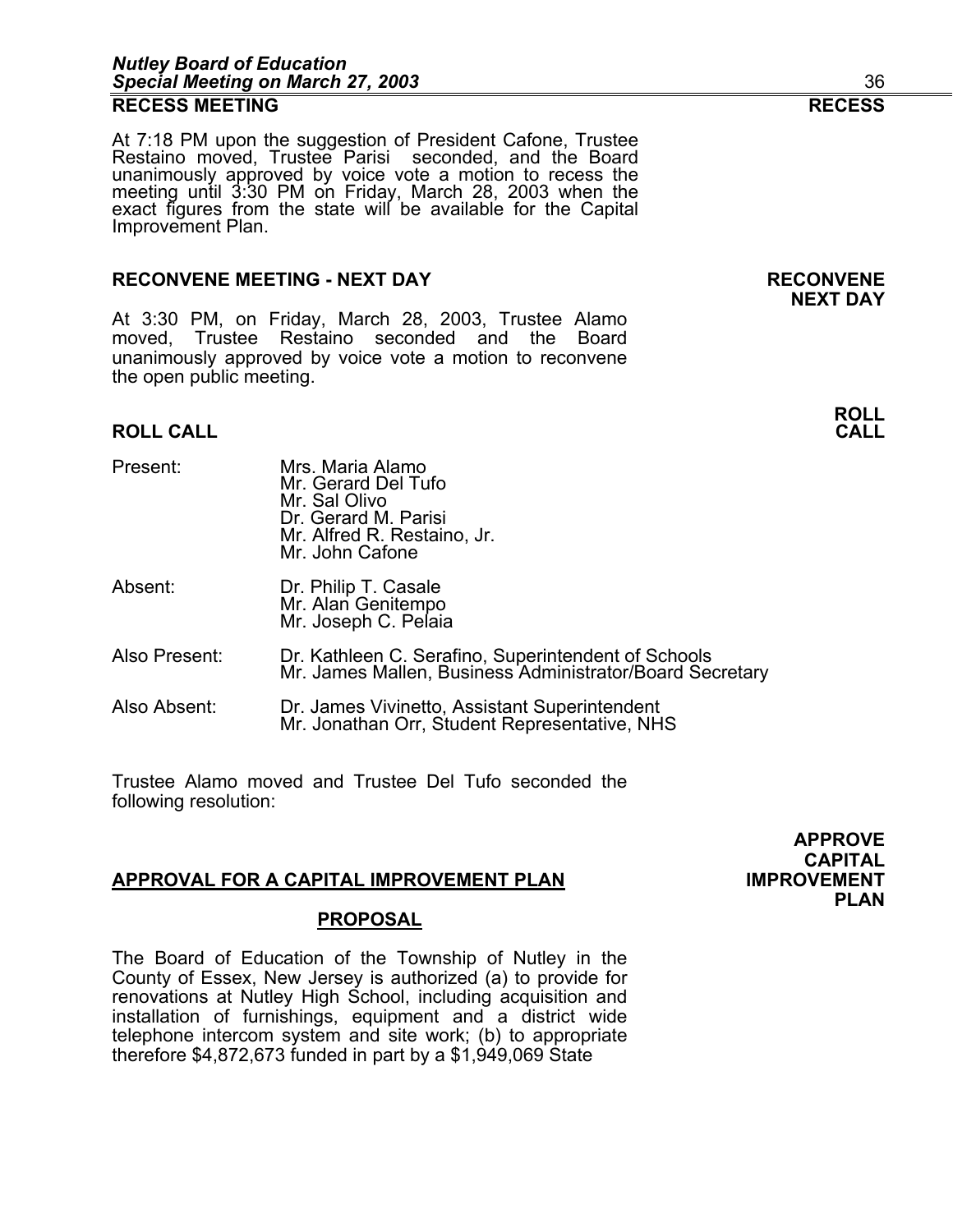#### *Nutley Board of Education Special Meeting on March 27, 2003* 37

grant; and c) to issue bonds of the School District to finance the district's local share of the project in the principal amount of \$2,923,604. The final eligible cost of the project approved by the Commissioner of Education is \$4,872,673. This project includes \$ 0 for school facility construction elements in addition to the facilities efficiency standards developed by the Commissioner of Education or not otherwise eligible for State support pursuant to N.J.S.A. 18A:7G-5(g). Bonds or notes also are authorized to be issued in anticipation of the receipt of the State grant and in the amount of any portion of the grant not received. By resolution the Board may appropriate interest earnings, capital reserve or general fund surplus if needed for the project.

#### **INTERPRETIVE STATEMENT**

This proposal will authorize the issuance of bonds to pay for the school district's capital project. The total cost of the project is \$4,872,673. The State's share of the project is \$1,949,069 and \$2,923,604 is expected to

2. This Board of Education hereby approves and adopts the proposal set forth above and, subject to the approval of the legal voters of the School District, hereby determines to carry out the same including the construction of the improvements described therein (the "Project").

3. This Board of Education hereby acknowledges and confirms<br>that in accordance with N.J.S.A. 18A:24-16 and 18A:24-17 a supplemental debt statement has been prepared by the chief financial officer of the Township of Nutley, being the only financial officer of the Township of Nutley, being the only municipality comprised within the school district giving effect to the proposed authorization of bonds of the school district in the maximum amount of bonds authorized in the proposal. The supplemental debt statement has been filed in the office of the Clerk of the Township of Nutley and in the office of the<br>Business Administrator/Board Secretary of this Board of<br>Education prior to the final adoption of the proposal and will be filed in the office of the Director of the Division of Local Government Services in the Department of Community Affairs prior to the Annual election.

4. The Business Administrator/Board Secretary is hereby<br>authorized and directed to send a certified copy of the proposal<br>with the interpretive statement to the County Clerk as required<br>by the provisions of Chapter 278 of t at the Annual Election. The Business Administrator/Board Secretary is further authorized to act on behalf of the Board to

make such determinations required of the Board for the conduct of the election as may become necessary.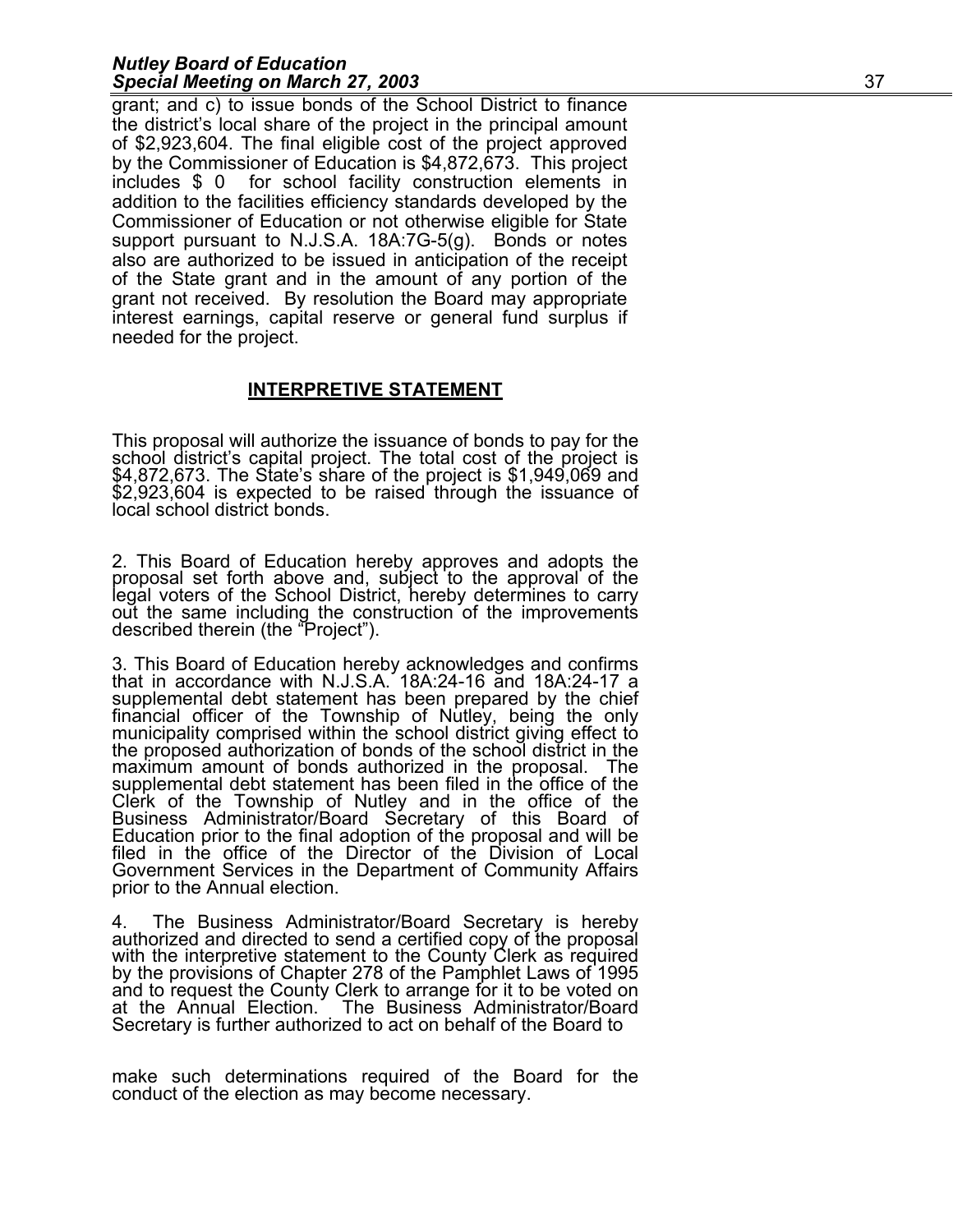#### *Nutley Board of Education Special Meeting on March 27, 2003* 38

5. The Board hereby elects to receive a grant under Section 15<br>of the Educational Facilities Construction and Financing Act,<br>P.L. 2000, c. 72, effective July 18, 2000 (the "Act") as set forth<br>in the proposal authorized her the desire to receive a grant pursuant to Section 15 of the Act.

6. This Board of Education further determines and confirms that the following actions have been taken with respect to the Project and ratifies such actions:

(a) The educational plans and the schematic plans for the Project, where applicable, have heretofore been approved by this Board of Education, and such approval is hereby reconfirmed.

(b) The Board President, the Superintendent of Schools, the Business Administrator/Board Secretary, the Project Architect, Bond Counsel and other appropriate representatives of the Board (the "Board Representatives") have as may be required, to the State Department of Education for approval and to make application to the Commissioner of Education for approval of the educational plans, the schematic required amendment to the long-range facilities plan, in accordance with the requirements of the Act and N.J.A.C. 6A:26-3.2.

(c) The Board Representatives have heretofore further been authorized and directed to submit the schematic plans and any other required information to the Planning Board for review and comment, and such authorization and direction is hereby reconfirmed.

(d) Lee Heckendorn, the School District's appointed architect for the Project, has heretofore been authorized and delegated the responsibility to prepare the plans and specifications for the of the Business Administrator/Board Secretary, who has<br>heretofore been delegated the responsibility to work with the<br>architect for this purpose on behalf of the Board, and such authorizations and delegations are hereby reconfirmed and ratified, all in accordance with the requirements of N.J.S.A. 18A:18A-16.

6. The Board hereby authorizes the Board Representatives to take all steps necessary to implement this resolution.